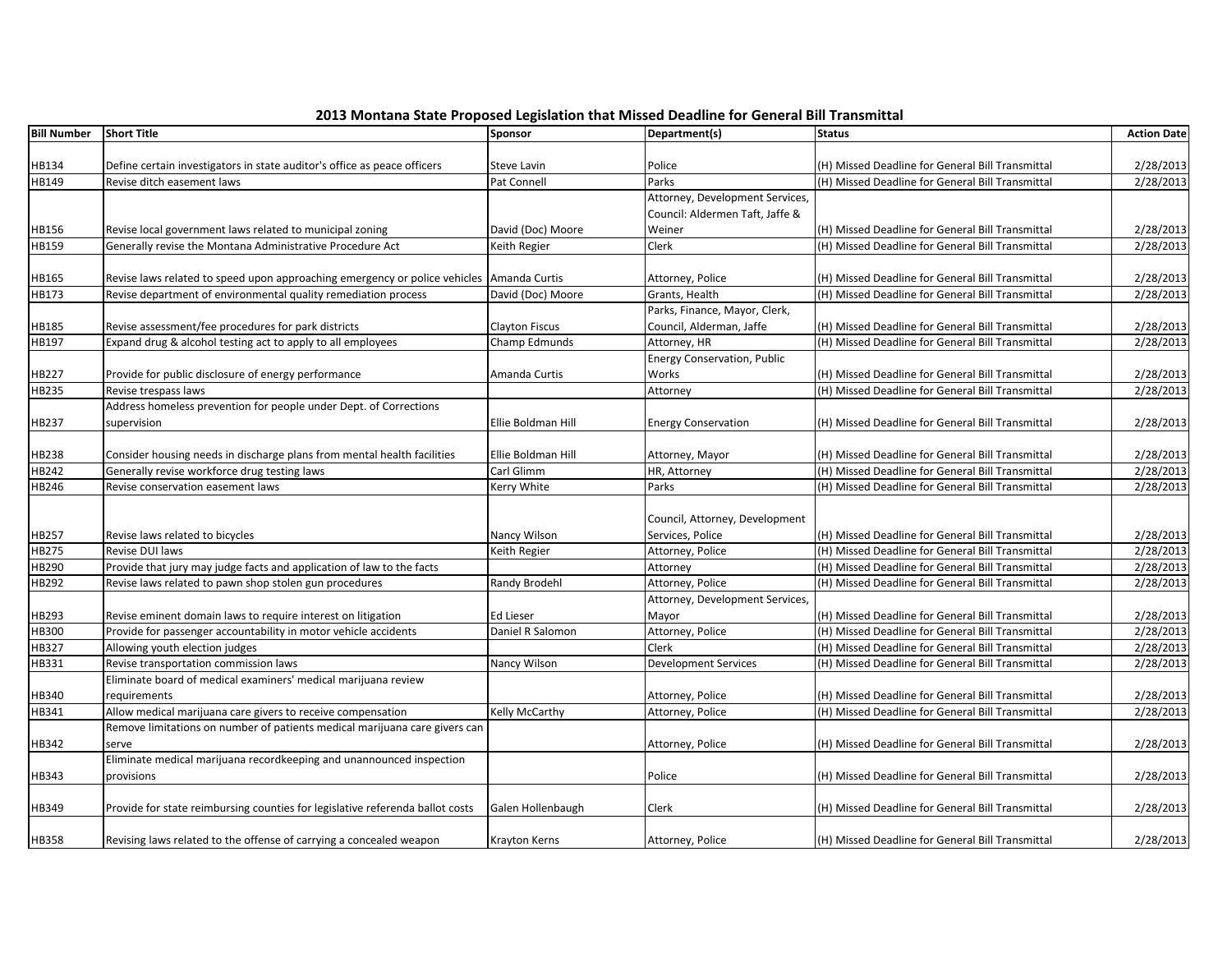| HB376<br>Wilkins<br>Revising laws on restriction of wildlife by local government<br>Nancy Ballance<br>(H) Missed Deadline for General Bill Transmittal<br>HB384<br>Clarifying laws for suspension and expulsion of students related to firearms<br>Jerry O'Neil<br>Police<br>(H) Missed Deadline for General Bill Transmittal<br>Attorney, Police<br>Revise penalty for fleeing from or eluding a peace officer<br>HB386<br>(H) Missed Deadline for General Bill Transmittal<br>Steve Lavin<br>HB394<br>Allow for aggregate net metering<br>Tom Jacobson<br><b>Energy Conservation</b><br>(H) Missed Deadline for General Bill Transmittal<br>HB409<br>Generally revise community decay laws<br>(H) Missed Deadline for General Bill Transmittal<br>Nancy Wilson<br>Attorney<br>HB412<br>Revise eminent domain laws related to the siting of a public use<br>Kelly Flynn<br>(H) Missed Deadline for General Bill Transmittal<br>Attorney<br>HB419<br>Attorney, Mayor, Council<br>Revise public official recall laws<br>Champ Edmunds<br>(H) Missed Deadline for General Bill Transmittal<br>HB426<br>Revise unit ownership laws per conversion of condo to townhouse<br>Doug Kary<br>Attorney, Development Services<br>(H) Missed Deadline for General Bill Transmittal<br>HB430<br>Casey Schreiner<br>Revise laws relating to the designation of agent to assist elector<br>(H) Missed Deadline for General Bill Transmittal<br>2/28/2013<br>HB436<br>Providing top two primary in certain elections<br>Scott Reichner<br>Attorney, Clerk<br>(H) Missed Deadline for General Bill Transmittal<br><b>HB44</b><br>Update criminal intelligence information section and advisory council<br>Steve Lavin<br>Attorney, Police<br>(H) Missed Deadline for General Bill Transmittal<br><b>HB445</b><br>Allowing abbreviated form of certified ballot<br>Scott Reichner<br>(H) Missed Deadline for General Bill Transmittal<br>Clerk<br>Revising process to rotate candidate names on ballots<br>Joanne G Blyton<br>(H) Missed Deadline for General Bill Transmittal<br>HB466<br>HB475<br>Generally revise energy laws related to preapproval of a resource<br>Mary McNally<br>(H) Missed Deadline for General Bill Transmittal<br>Prohibit discrimination of gender identity / expression and sexual orientation<br>2/28/2013<br>HB481<br>Edith (Edie) McClafferty<br>(H) Missed Deadline for General Bill Transmittal<br>Attorney<br>HB486<br>Revise municipal election laws to include property owners<br>2/28/2013<br>Steve Lavin<br>Clerk, Attorney<br>(H) Missed Deadline for General Bill Transmittal<br>2/28/2013<br>HB487<br>Revise laws related to DUI convictions and restricted-use driving permit<br>Pat Connell<br>Attorney, Police<br>(H) Missed Deadline for General Bill Transmittal<br>Public admin & adult protection services contact person subject to tax lien<br>HB492<br>Ellie Boldman Hill<br>(H) Missed Deadline for General Bill Transmittal<br>2/28/2013<br>sale<br>Attorney, Mayor<br>Allow certain uses of motor vehicles to retrieve game<br>HB512<br>Edith (Edie) McClafferty<br>(H) Missed Deadline for General Bill Transmittal<br>Revise laws related to qualification/evaluation of prospective law<br>HB514<br>2/28/2013<br>enforcement<br>Mary McNally<br>Police<br>(H) Missed Deadline for General Bill Transmittal<br>Generally revise water law on application for water rights<br>HB516<br><b>Bill Harris</b><br>(H) Missed Deadline for General Bill Transmittal<br>HB531<br>Ed Lieser<br>2/28/2013<br>Revise exemptions for certain divisions of land<br>Attorney, Development Services<br>(H) Missed Deadline for General Bill Transmittal<br>High-performance certification program for existing buildings<br>Jenifer Gursky<br>(H) Missed Deadline for General Bill Transmittal<br>2/28/2013<br>HB538<br><b>Energy Conservation</b><br>Revise when person has standing for elections/ethics complaints<br>HB539<br>Champ Edmunds<br>(H) Missed Deadline for General Bill Transmittal<br>2/28/2013<br>HB541<br>Revise special district laws<br>Donald W Jones<br>Finance, Mayor<br>(H) Missed Deadline for General Bill Transmittal<br>Revise laws related to rental and lease agreements for domestic violence<br>HB550<br>victims<br>2/28/2013<br>Attorney<br>(H) Missed Deadline for General Bill Transmittal<br>HB551<br>2/28/2013<br>Revise eminent domain laws<br>Kelly Flynn<br>(H) Missed Deadline for General Bill Transmittal<br>Attorney<br>2/28/2013<br><b>HB557</b><br>Allow electronic voter registration for veterans<br>Virginia Court<br>Attorney, Clerk<br>(H) Missed Deadline for General Bill Transmittal<br><b>HB577</b><br>Prioritize funding in the school technology and facilities account<br>(H) Missed Deadline for General Bill Transmittal<br>2/28/2013<br><b>HB80</b><br>Authorizing peace officer status for corrections criminal investigators<br>Steve Lavin<br>(H) Missed Deadline for General Bill Transmittal<br>HJ10<br>Resolution to support climate change as scientifically valid<br><b>Energy Conservation</b><br>(H) Missed Deadline for General Bill Transmittal<br>Douglas Coffin<br>HJ6<br>Resolution encouraging implementation of I-166 provisions<br>Attorney, Mayor, Council<br>(H) Missed Deadline for General Bill Transmittal<br>Council, Development Services,<br>SB109<br>Matthew M Rosendale<br>Fire, Attorney<br>Provide landlord comply with building code in place at original construction<br>(S) Missed Deadline for General Bill Transmittal<br>SB124<br>Clarify definition of political committee<br>(S) Missed Deadline for General Bill Transmittal<br>Sue Malek |       |                                  |              | Attorney, Council-Alderman |                                                  |           |
|-------------------------------------------------------------------------------------------------------------------------------------------------------------------------------------------------------------------------------------------------------------------------------------------------------------------------------------------------------------------------------------------------------------------------------------------------------------------------------------------------------------------------------------------------------------------------------------------------------------------------------------------------------------------------------------------------------------------------------------------------------------------------------------------------------------------------------------------------------------------------------------------------------------------------------------------------------------------------------------------------------------------------------------------------------------------------------------------------------------------------------------------------------------------------------------------------------------------------------------------------------------------------------------------------------------------------------------------------------------------------------------------------------------------------------------------------------------------------------------------------------------------------------------------------------------------------------------------------------------------------------------------------------------------------------------------------------------------------------------------------------------------------------------------------------------------------------------------------------------------------------------------------------------------------------------------------------------------------------------------------------------------------------------------------------------------------------------------------------------------------------------------------------------------------------------------------------------------------------------------------------------------------------------------------------------------------------------------------------------------------------------------------------------------------------------------------------------------------------------------------------------------------------------------------------------------------------------------------------------------------------------------------------------------------------------------------------------------------------------------------------------------------------------------------------------------------------------------------------------------------------------------------------------------------------------------------------------------------------------------------------------------------------------------------------------------------------------------------------------------------------------------------------------------------------------------------------------------------------------------------------------------------------------------------------------------------------------------------------------------------------------------------------------------------------------------------------------------------------------------------------------------------------------------------------------------------------------------------------------------------------------------------------------------------------------------------------------------------------------------------------------------------------------------------------------------------------------------------------------------------------------------------------------------------------------------------------------------------------------------------------------------------------------------------------------------------------------------------------------------------------------------------------------------------------------------------------------------------------------------------------------------------------------------------------------------------------------------------------------------------------------------------------------------------------------------------------------------------------------------------------------------------------------------------------------------------------------------------------------------------------------------------------------------------------------------------------------------------------------------------------------------------------------------------------------------------------------------------------------------------------------------------------------------------------------------------------------------------------------------------------------------------------------------------------------------------------------------------------------------------------------------------------------------------------------------------------------------------------------------------------------------------------------------------------------------------------------------------------------------------------------------------------------------------------------------------------------------------------------------------------------------------------------------------------------------------------------------------------------------------------------------------------------------------|-------|----------------------------------|--------------|----------------------------|--------------------------------------------------|-----------|
|                                                                                                                                                                                                                                                                                                                                                                                                                                                                                                                                                                                                                                                                                                                                                                                                                                                                                                                                                                                                                                                                                                                                                                                                                                                                                                                                                                                                                                                                                                                                                                                                                                                                                                                                                                                                                                                                                                                                                                                                                                                                                                                                                                                                                                                                                                                                                                                                                                                                                                                                                                                                                                                                                                                                                                                                                                                                                                                                                                                                                                                                                                                                                                                                                                                                                                                                                                                                                                                                                                                                                                                                                                                                                                                                                                                                                                                                                                                                                                                                                                                                                                                                                                                                                                                                                                                                                                                                                                                                                                                                                                                                                                                                                                                                                                                                                                                                                                                                                                                                                                                                                                                                                                                                                                                                                                                                                                                                                                                                                                                                                                                                                                                                         |       |                                  |              |                            |                                                  | 2/28/2013 |
|                                                                                                                                                                                                                                                                                                                                                                                                                                                                                                                                                                                                                                                                                                                                                                                                                                                                                                                                                                                                                                                                                                                                                                                                                                                                                                                                                                                                                                                                                                                                                                                                                                                                                                                                                                                                                                                                                                                                                                                                                                                                                                                                                                                                                                                                                                                                                                                                                                                                                                                                                                                                                                                                                                                                                                                                                                                                                                                                                                                                                                                                                                                                                                                                                                                                                                                                                                                                                                                                                                                                                                                                                                                                                                                                                                                                                                                                                                                                                                                                                                                                                                                                                                                                                                                                                                                                                                                                                                                                                                                                                                                                                                                                                                                                                                                                                                                                                                                                                                                                                                                                                                                                                                                                                                                                                                                                                                                                                                                                                                                                                                                                                                                                         |       |                                  |              |                            |                                                  |           |
|                                                                                                                                                                                                                                                                                                                                                                                                                                                                                                                                                                                                                                                                                                                                                                                                                                                                                                                                                                                                                                                                                                                                                                                                                                                                                                                                                                                                                                                                                                                                                                                                                                                                                                                                                                                                                                                                                                                                                                                                                                                                                                                                                                                                                                                                                                                                                                                                                                                                                                                                                                                                                                                                                                                                                                                                                                                                                                                                                                                                                                                                                                                                                                                                                                                                                                                                                                                                                                                                                                                                                                                                                                                                                                                                                                                                                                                                                                                                                                                                                                                                                                                                                                                                                                                                                                                                                                                                                                                                                                                                                                                                                                                                                                                                                                                                                                                                                                                                                                                                                                                                                                                                                                                                                                                                                                                                                                                                                                                                                                                                                                                                                                                                         |       |                                  |              |                            |                                                  | 2/28/2013 |
|                                                                                                                                                                                                                                                                                                                                                                                                                                                                                                                                                                                                                                                                                                                                                                                                                                                                                                                                                                                                                                                                                                                                                                                                                                                                                                                                                                                                                                                                                                                                                                                                                                                                                                                                                                                                                                                                                                                                                                                                                                                                                                                                                                                                                                                                                                                                                                                                                                                                                                                                                                                                                                                                                                                                                                                                                                                                                                                                                                                                                                                                                                                                                                                                                                                                                                                                                                                                                                                                                                                                                                                                                                                                                                                                                                                                                                                                                                                                                                                                                                                                                                                                                                                                                                                                                                                                                                                                                                                                                                                                                                                                                                                                                                                                                                                                                                                                                                                                                                                                                                                                                                                                                                                                                                                                                                                                                                                                                                                                                                                                                                                                                                                                         |       |                                  |              |                            |                                                  | 2/28/2013 |
|                                                                                                                                                                                                                                                                                                                                                                                                                                                                                                                                                                                                                                                                                                                                                                                                                                                                                                                                                                                                                                                                                                                                                                                                                                                                                                                                                                                                                                                                                                                                                                                                                                                                                                                                                                                                                                                                                                                                                                                                                                                                                                                                                                                                                                                                                                                                                                                                                                                                                                                                                                                                                                                                                                                                                                                                                                                                                                                                                                                                                                                                                                                                                                                                                                                                                                                                                                                                                                                                                                                                                                                                                                                                                                                                                                                                                                                                                                                                                                                                                                                                                                                                                                                                                                                                                                                                                                                                                                                                                                                                                                                                                                                                                                                                                                                                                                                                                                                                                                                                                                                                                                                                                                                                                                                                                                                                                                                                                                                                                                                                                                                                                                                                         |       |                                  |              |                            |                                                  | 2/28/2013 |
|                                                                                                                                                                                                                                                                                                                                                                                                                                                                                                                                                                                                                                                                                                                                                                                                                                                                                                                                                                                                                                                                                                                                                                                                                                                                                                                                                                                                                                                                                                                                                                                                                                                                                                                                                                                                                                                                                                                                                                                                                                                                                                                                                                                                                                                                                                                                                                                                                                                                                                                                                                                                                                                                                                                                                                                                                                                                                                                                                                                                                                                                                                                                                                                                                                                                                                                                                                                                                                                                                                                                                                                                                                                                                                                                                                                                                                                                                                                                                                                                                                                                                                                                                                                                                                                                                                                                                                                                                                                                                                                                                                                                                                                                                                                                                                                                                                                                                                                                                                                                                                                                                                                                                                                                                                                                                                                                                                                                                                                                                                                                                                                                                                                                         |       |                                  |              |                            |                                                  | 2/28/2013 |
|                                                                                                                                                                                                                                                                                                                                                                                                                                                                                                                                                                                                                                                                                                                                                                                                                                                                                                                                                                                                                                                                                                                                                                                                                                                                                                                                                                                                                                                                                                                                                                                                                                                                                                                                                                                                                                                                                                                                                                                                                                                                                                                                                                                                                                                                                                                                                                                                                                                                                                                                                                                                                                                                                                                                                                                                                                                                                                                                                                                                                                                                                                                                                                                                                                                                                                                                                                                                                                                                                                                                                                                                                                                                                                                                                                                                                                                                                                                                                                                                                                                                                                                                                                                                                                                                                                                                                                                                                                                                                                                                                                                                                                                                                                                                                                                                                                                                                                                                                                                                                                                                                                                                                                                                                                                                                                                                                                                                                                                                                                                                                                                                                                                                         |       |                                  |              |                            |                                                  | 2/28/2013 |
|                                                                                                                                                                                                                                                                                                                                                                                                                                                                                                                                                                                                                                                                                                                                                                                                                                                                                                                                                                                                                                                                                                                                                                                                                                                                                                                                                                                                                                                                                                                                                                                                                                                                                                                                                                                                                                                                                                                                                                                                                                                                                                                                                                                                                                                                                                                                                                                                                                                                                                                                                                                                                                                                                                                                                                                                                                                                                                                                                                                                                                                                                                                                                                                                                                                                                                                                                                                                                                                                                                                                                                                                                                                                                                                                                                                                                                                                                                                                                                                                                                                                                                                                                                                                                                                                                                                                                                                                                                                                                                                                                                                                                                                                                                                                                                                                                                                                                                                                                                                                                                                                                                                                                                                                                                                                                                                                                                                                                                                                                                                                                                                                                                                                         |       |                                  |              |                            |                                                  | 2/28/2013 |
|                                                                                                                                                                                                                                                                                                                                                                                                                                                                                                                                                                                                                                                                                                                                                                                                                                                                                                                                                                                                                                                                                                                                                                                                                                                                                                                                                                                                                                                                                                                                                                                                                                                                                                                                                                                                                                                                                                                                                                                                                                                                                                                                                                                                                                                                                                                                                                                                                                                                                                                                                                                                                                                                                                                                                                                                                                                                                                                                                                                                                                                                                                                                                                                                                                                                                                                                                                                                                                                                                                                                                                                                                                                                                                                                                                                                                                                                                                                                                                                                                                                                                                                                                                                                                                                                                                                                                                                                                                                                                                                                                                                                                                                                                                                                                                                                                                                                                                                                                                                                                                                                                                                                                                                                                                                                                                                                                                                                                                                                                                                                                                                                                                                                         |       |                                  |              |                            |                                                  |           |
|                                                                                                                                                                                                                                                                                                                                                                                                                                                                                                                                                                                                                                                                                                                                                                                                                                                                                                                                                                                                                                                                                                                                                                                                                                                                                                                                                                                                                                                                                                                                                                                                                                                                                                                                                                                                                                                                                                                                                                                                                                                                                                                                                                                                                                                                                                                                                                                                                                                                                                                                                                                                                                                                                                                                                                                                                                                                                                                                                                                                                                                                                                                                                                                                                                                                                                                                                                                                                                                                                                                                                                                                                                                                                                                                                                                                                                                                                                                                                                                                                                                                                                                                                                                                                                                                                                                                                                                                                                                                                                                                                                                                                                                                                                                                                                                                                                                                                                                                                                                                                                                                                                                                                                                                                                                                                                                                                                                                                                                                                                                                                                                                                                                                         |       |                                  |              |                            |                                                  | 2/28/2013 |
|                                                                                                                                                                                                                                                                                                                                                                                                                                                                                                                                                                                                                                                                                                                                                                                                                                                                                                                                                                                                                                                                                                                                                                                                                                                                                                                                                                                                                                                                                                                                                                                                                                                                                                                                                                                                                                                                                                                                                                                                                                                                                                                                                                                                                                                                                                                                                                                                                                                                                                                                                                                                                                                                                                                                                                                                                                                                                                                                                                                                                                                                                                                                                                                                                                                                                                                                                                                                                                                                                                                                                                                                                                                                                                                                                                                                                                                                                                                                                                                                                                                                                                                                                                                                                                                                                                                                                                                                                                                                                                                                                                                                                                                                                                                                                                                                                                                                                                                                                                                                                                                                                                                                                                                                                                                                                                                                                                                                                                                                                                                                                                                                                                                                         |       |                                  |              |                            |                                                  |           |
|                                                                                                                                                                                                                                                                                                                                                                                                                                                                                                                                                                                                                                                                                                                                                                                                                                                                                                                                                                                                                                                                                                                                                                                                                                                                                                                                                                                                                                                                                                                                                                                                                                                                                                                                                                                                                                                                                                                                                                                                                                                                                                                                                                                                                                                                                                                                                                                                                                                                                                                                                                                                                                                                                                                                                                                                                                                                                                                                                                                                                                                                                                                                                                                                                                                                                                                                                                                                                                                                                                                                                                                                                                                                                                                                                                                                                                                                                                                                                                                                                                                                                                                                                                                                                                                                                                                                                                                                                                                                                                                                                                                                                                                                                                                                                                                                                                                                                                                                                                                                                                                                                                                                                                                                                                                                                                                                                                                                                                                                                                                                                                                                                                                                         |       |                                  |              |                            |                                                  |           |
|                                                                                                                                                                                                                                                                                                                                                                                                                                                                                                                                                                                                                                                                                                                                                                                                                                                                                                                                                                                                                                                                                                                                                                                                                                                                                                                                                                                                                                                                                                                                                                                                                                                                                                                                                                                                                                                                                                                                                                                                                                                                                                                                                                                                                                                                                                                                                                                                                                                                                                                                                                                                                                                                                                                                                                                                                                                                                                                                                                                                                                                                                                                                                                                                                                                                                                                                                                                                                                                                                                                                                                                                                                                                                                                                                                                                                                                                                                                                                                                                                                                                                                                                                                                                                                                                                                                                                                                                                                                                                                                                                                                                                                                                                                                                                                                                                                                                                                                                                                                                                                                                                                                                                                                                                                                                                                                                                                                                                                                                                                                                                                                                                                                                         |       |                                  |              |                            |                                                  |           |
|                                                                                                                                                                                                                                                                                                                                                                                                                                                                                                                                                                                                                                                                                                                                                                                                                                                                                                                                                                                                                                                                                                                                                                                                                                                                                                                                                                                                                                                                                                                                                                                                                                                                                                                                                                                                                                                                                                                                                                                                                                                                                                                                                                                                                                                                                                                                                                                                                                                                                                                                                                                                                                                                                                                                                                                                                                                                                                                                                                                                                                                                                                                                                                                                                                                                                                                                                                                                                                                                                                                                                                                                                                                                                                                                                                                                                                                                                                                                                                                                                                                                                                                                                                                                                                                                                                                                                                                                                                                                                                                                                                                                                                                                                                                                                                                                                                                                                                                                                                                                                                                                                                                                                                                                                                                                                                                                                                                                                                                                                                                                                                                                                                                                         |       |                                  |              |                            |                                                  | 2/28/2013 |
|                                                                                                                                                                                                                                                                                                                                                                                                                                                                                                                                                                                                                                                                                                                                                                                                                                                                                                                                                                                                                                                                                                                                                                                                                                                                                                                                                                                                                                                                                                                                                                                                                                                                                                                                                                                                                                                                                                                                                                                                                                                                                                                                                                                                                                                                                                                                                                                                                                                                                                                                                                                                                                                                                                                                                                                                                                                                                                                                                                                                                                                                                                                                                                                                                                                                                                                                                                                                                                                                                                                                                                                                                                                                                                                                                                                                                                                                                                                                                                                                                                                                                                                                                                                                                                                                                                                                                                                                                                                                                                                                                                                                                                                                                                                                                                                                                                                                                                                                                                                                                                                                                                                                                                                                                                                                                                                                                                                                                                                                                                                                                                                                                                                                         |       |                                  |              |                            |                                                  | 2/28/2013 |
|                                                                                                                                                                                                                                                                                                                                                                                                                                                                                                                                                                                                                                                                                                                                                                                                                                                                                                                                                                                                                                                                                                                                                                                                                                                                                                                                                                                                                                                                                                                                                                                                                                                                                                                                                                                                                                                                                                                                                                                                                                                                                                                                                                                                                                                                                                                                                                                                                                                                                                                                                                                                                                                                                                                                                                                                                                                                                                                                                                                                                                                                                                                                                                                                                                                                                                                                                                                                                                                                                                                                                                                                                                                                                                                                                                                                                                                                                                                                                                                                                                                                                                                                                                                                                                                                                                                                                                                                                                                                                                                                                                                                                                                                                                                                                                                                                                                                                                                                                                                                                                                                                                                                                                                                                                                                                                                                                                                                                                                                                                                                                                                                                                                                         |       |                                  |              |                            |                                                  |           |
|                                                                                                                                                                                                                                                                                                                                                                                                                                                                                                                                                                                                                                                                                                                                                                                                                                                                                                                                                                                                                                                                                                                                                                                                                                                                                                                                                                                                                                                                                                                                                                                                                                                                                                                                                                                                                                                                                                                                                                                                                                                                                                                                                                                                                                                                                                                                                                                                                                                                                                                                                                                                                                                                                                                                                                                                                                                                                                                                                                                                                                                                                                                                                                                                                                                                                                                                                                                                                                                                                                                                                                                                                                                                                                                                                                                                                                                                                                                                                                                                                                                                                                                                                                                                                                                                                                                                                                                                                                                                                                                                                                                                                                                                                                                                                                                                                                                                                                                                                                                                                                                                                                                                                                                                                                                                                                                                                                                                                                                                                                                                                                                                                                                                         |       |                                  |              |                            |                                                  |           |
|                                                                                                                                                                                                                                                                                                                                                                                                                                                                                                                                                                                                                                                                                                                                                                                                                                                                                                                                                                                                                                                                                                                                                                                                                                                                                                                                                                                                                                                                                                                                                                                                                                                                                                                                                                                                                                                                                                                                                                                                                                                                                                                                                                                                                                                                                                                                                                                                                                                                                                                                                                                                                                                                                                                                                                                                                                                                                                                                                                                                                                                                                                                                                                                                                                                                                                                                                                                                                                                                                                                                                                                                                                                                                                                                                                                                                                                                                                                                                                                                                                                                                                                                                                                                                                                                                                                                                                                                                                                                                                                                                                                                                                                                                                                                                                                                                                                                                                                                                                                                                                                                                                                                                                                                                                                                                                                                                                                                                                                                                                                                                                                                                                                                         |       |                                  |              |                            |                                                  |           |
|                                                                                                                                                                                                                                                                                                                                                                                                                                                                                                                                                                                                                                                                                                                                                                                                                                                                                                                                                                                                                                                                                                                                                                                                                                                                                                                                                                                                                                                                                                                                                                                                                                                                                                                                                                                                                                                                                                                                                                                                                                                                                                                                                                                                                                                                                                                                                                                                                                                                                                                                                                                                                                                                                                                                                                                                                                                                                                                                                                                                                                                                                                                                                                                                                                                                                                                                                                                                                                                                                                                                                                                                                                                                                                                                                                                                                                                                                                                                                                                                                                                                                                                                                                                                                                                                                                                                                                                                                                                                                                                                                                                                                                                                                                                                                                                                                                                                                                                                                                                                                                                                                                                                                                                                                                                                                                                                                                                                                                                                                                                                                                                                                                                                         |       |                                  |              |                            |                                                  |           |
|                                                                                                                                                                                                                                                                                                                                                                                                                                                                                                                                                                                                                                                                                                                                                                                                                                                                                                                                                                                                                                                                                                                                                                                                                                                                                                                                                                                                                                                                                                                                                                                                                                                                                                                                                                                                                                                                                                                                                                                                                                                                                                                                                                                                                                                                                                                                                                                                                                                                                                                                                                                                                                                                                                                                                                                                                                                                                                                                                                                                                                                                                                                                                                                                                                                                                                                                                                                                                                                                                                                                                                                                                                                                                                                                                                                                                                                                                                                                                                                                                                                                                                                                                                                                                                                                                                                                                                                                                                                                                                                                                                                                                                                                                                                                                                                                                                                                                                                                                                                                                                                                                                                                                                                                                                                                                                                                                                                                                                                                                                                                                                                                                                                                         |       |                                  |              |                            |                                                  |           |
|                                                                                                                                                                                                                                                                                                                                                                                                                                                                                                                                                                                                                                                                                                                                                                                                                                                                                                                                                                                                                                                                                                                                                                                                                                                                                                                                                                                                                                                                                                                                                                                                                                                                                                                                                                                                                                                                                                                                                                                                                                                                                                                                                                                                                                                                                                                                                                                                                                                                                                                                                                                                                                                                                                                                                                                                                                                                                                                                                                                                                                                                                                                                                                                                                                                                                                                                                                                                                                                                                                                                                                                                                                                                                                                                                                                                                                                                                                                                                                                                                                                                                                                                                                                                                                                                                                                                                                                                                                                                                                                                                                                                                                                                                                                                                                                                                                                                                                                                                                                                                                                                                                                                                                                                                                                                                                                                                                                                                                                                                                                                                                                                                                                                         |       |                                  |              |                            |                                                  |           |
|                                                                                                                                                                                                                                                                                                                                                                                                                                                                                                                                                                                                                                                                                                                                                                                                                                                                                                                                                                                                                                                                                                                                                                                                                                                                                                                                                                                                                                                                                                                                                                                                                                                                                                                                                                                                                                                                                                                                                                                                                                                                                                                                                                                                                                                                                                                                                                                                                                                                                                                                                                                                                                                                                                                                                                                                                                                                                                                                                                                                                                                                                                                                                                                                                                                                                                                                                                                                                                                                                                                                                                                                                                                                                                                                                                                                                                                                                                                                                                                                                                                                                                                                                                                                                                                                                                                                                                                                                                                                                                                                                                                                                                                                                                                                                                                                                                                                                                                                                                                                                                                                                                                                                                                                                                                                                                                                                                                                                                                                                                                                                                                                                                                                         |       |                                  |              |                            |                                                  |           |
|                                                                                                                                                                                                                                                                                                                                                                                                                                                                                                                                                                                                                                                                                                                                                                                                                                                                                                                                                                                                                                                                                                                                                                                                                                                                                                                                                                                                                                                                                                                                                                                                                                                                                                                                                                                                                                                                                                                                                                                                                                                                                                                                                                                                                                                                                                                                                                                                                                                                                                                                                                                                                                                                                                                                                                                                                                                                                                                                                                                                                                                                                                                                                                                                                                                                                                                                                                                                                                                                                                                                                                                                                                                                                                                                                                                                                                                                                                                                                                                                                                                                                                                                                                                                                                                                                                                                                                                                                                                                                                                                                                                                                                                                                                                                                                                                                                                                                                                                                                                                                                                                                                                                                                                                                                                                                                                                                                                                                                                                                                                                                                                                                                                                         |       |                                  |              |                            |                                                  |           |
|                                                                                                                                                                                                                                                                                                                                                                                                                                                                                                                                                                                                                                                                                                                                                                                                                                                                                                                                                                                                                                                                                                                                                                                                                                                                                                                                                                                                                                                                                                                                                                                                                                                                                                                                                                                                                                                                                                                                                                                                                                                                                                                                                                                                                                                                                                                                                                                                                                                                                                                                                                                                                                                                                                                                                                                                                                                                                                                                                                                                                                                                                                                                                                                                                                                                                                                                                                                                                                                                                                                                                                                                                                                                                                                                                                                                                                                                                                                                                                                                                                                                                                                                                                                                                                                                                                                                                                                                                                                                                                                                                                                                                                                                                                                                                                                                                                                                                                                                                                                                                                                                                                                                                                                                                                                                                                                                                                                                                                                                                                                                                                                                                                                                         |       |                                  |              |                            |                                                  |           |
|                                                                                                                                                                                                                                                                                                                                                                                                                                                                                                                                                                                                                                                                                                                                                                                                                                                                                                                                                                                                                                                                                                                                                                                                                                                                                                                                                                                                                                                                                                                                                                                                                                                                                                                                                                                                                                                                                                                                                                                                                                                                                                                                                                                                                                                                                                                                                                                                                                                                                                                                                                                                                                                                                                                                                                                                                                                                                                                                                                                                                                                                                                                                                                                                                                                                                                                                                                                                                                                                                                                                                                                                                                                                                                                                                                                                                                                                                                                                                                                                                                                                                                                                                                                                                                                                                                                                                                                                                                                                                                                                                                                                                                                                                                                                                                                                                                                                                                                                                                                                                                                                                                                                                                                                                                                                                                                                                                                                                                                                                                                                                                                                                                                                         |       |                                  |              |                            |                                                  |           |
|                                                                                                                                                                                                                                                                                                                                                                                                                                                                                                                                                                                                                                                                                                                                                                                                                                                                                                                                                                                                                                                                                                                                                                                                                                                                                                                                                                                                                                                                                                                                                                                                                                                                                                                                                                                                                                                                                                                                                                                                                                                                                                                                                                                                                                                                                                                                                                                                                                                                                                                                                                                                                                                                                                                                                                                                                                                                                                                                                                                                                                                                                                                                                                                                                                                                                                                                                                                                                                                                                                                                                                                                                                                                                                                                                                                                                                                                                                                                                                                                                                                                                                                                                                                                                                                                                                                                                                                                                                                                                                                                                                                                                                                                                                                                                                                                                                                                                                                                                                                                                                                                                                                                                                                                                                                                                                                                                                                                                                                                                                                                                                                                                                                                         |       |                                  |              |                            |                                                  |           |
|                                                                                                                                                                                                                                                                                                                                                                                                                                                                                                                                                                                                                                                                                                                                                                                                                                                                                                                                                                                                                                                                                                                                                                                                                                                                                                                                                                                                                                                                                                                                                                                                                                                                                                                                                                                                                                                                                                                                                                                                                                                                                                                                                                                                                                                                                                                                                                                                                                                                                                                                                                                                                                                                                                                                                                                                                                                                                                                                                                                                                                                                                                                                                                                                                                                                                                                                                                                                                                                                                                                                                                                                                                                                                                                                                                                                                                                                                                                                                                                                                                                                                                                                                                                                                                                                                                                                                                                                                                                                                                                                                                                                                                                                                                                                                                                                                                                                                                                                                                                                                                                                                                                                                                                                                                                                                                                                                                                                                                                                                                                                                                                                                                                                         |       |                                  |              |                            |                                                  |           |
|                                                                                                                                                                                                                                                                                                                                                                                                                                                                                                                                                                                                                                                                                                                                                                                                                                                                                                                                                                                                                                                                                                                                                                                                                                                                                                                                                                                                                                                                                                                                                                                                                                                                                                                                                                                                                                                                                                                                                                                                                                                                                                                                                                                                                                                                                                                                                                                                                                                                                                                                                                                                                                                                                                                                                                                                                                                                                                                                                                                                                                                                                                                                                                                                                                                                                                                                                                                                                                                                                                                                                                                                                                                                                                                                                                                                                                                                                                                                                                                                                                                                                                                                                                                                                                                                                                                                                                                                                                                                                                                                                                                                                                                                                                                                                                                                                                                                                                                                                                                                                                                                                                                                                                                                                                                                                                                                                                                                                                                                                                                                                                                                                                                                         |       |                                  |              |                            |                                                  |           |
|                                                                                                                                                                                                                                                                                                                                                                                                                                                                                                                                                                                                                                                                                                                                                                                                                                                                                                                                                                                                                                                                                                                                                                                                                                                                                                                                                                                                                                                                                                                                                                                                                                                                                                                                                                                                                                                                                                                                                                                                                                                                                                                                                                                                                                                                                                                                                                                                                                                                                                                                                                                                                                                                                                                                                                                                                                                                                                                                                                                                                                                                                                                                                                                                                                                                                                                                                                                                                                                                                                                                                                                                                                                                                                                                                                                                                                                                                                                                                                                                                                                                                                                                                                                                                                                                                                                                                                                                                                                                                                                                                                                                                                                                                                                                                                                                                                                                                                                                                                                                                                                                                                                                                                                                                                                                                                                                                                                                                                                                                                                                                                                                                                                                         |       |                                  |              |                            |                                                  |           |
|                                                                                                                                                                                                                                                                                                                                                                                                                                                                                                                                                                                                                                                                                                                                                                                                                                                                                                                                                                                                                                                                                                                                                                                                                                                                                                                                                                                                                                                                                                                                                                                                                                                                                                                                                                                                                                                                                                                                                                                                                                                                                                                                                                                                                                                                                                                                                                                                                                                                                                                                                                                                                                                                                                                                                                                                                                                                                                                                                                                                                                                                                                                                                                                                                                                                                                                                                                                                                                                                                                                                                                                                                                                                                                                                                                                                                                                                                                                                                                                                                                                                                                                                                                                                                                                                                                                                                                                                                                                                                                                                                                                                                                                                                                                                                                                                                                                                                                                                                                                                                                                                                                                                                                                                                                                                                                                                                                                                                                                                                                                                                                                                                                                                         |       |                                  |              |                            |                                                  |           |
|                                                                                                                                                                                                                                                                                                                                                                                                                                                                                                                                                                                                                                                                                                                                                                                                                                                                                                                                                                                                                                                                                                                                                                                                                                                                                                                                                                                                                                                                                                                                                                                                                                                                                                                                                                                                                                                                                                                                                                                                                                                                                                                                                                                                                                                                                                                                                                                                                                                                                                                                                                                                                                                                                                                                                                                                                                                                                                                                                                                                                                                                                                                                                                                                                                                                                                                                                                                                                                                                                                                                                                                                                                                                                                                                                                                                                                                                                                                                                                                                                                                                                                                                                                                                                                                                                                                                                                                                                                                                                                                                                                                                                                                                                                                                                                                                                                                                                                                                                                                                                                                                                                                                                                                                                                                                                                                                                                                                                                                                                                                                                                                                                                                                         |       |                                  |              |                            |                                                  |           |
|                                                                                                                                                                                                                                                                                                                                                                                                                                                                                                                                                                                                                                                                                                                                                                                                                                                                                                                                                                                                                                                                                                                                                                                                                                                                                                                                                                                                                                                                                                                                                                                                                                                                                                                                                                                                                                                                                                                                                                                                                                                                                                                                                                                                                                                                                                                                                                                                                                                                                                                                                                                                                                                                                                                                                                                                                                                                                                                                                                                                                                                                                                                                                                                                                                                                                                                                                                                                                                                                                                                                                                                                                                                                                                                                                                                                                                                                                                                                                                                                                                                                                                                                                                                                                                                                                                                                                                                                                                                                                                                                                                                                                                                                                                                                                                                                                                                                                                                                                                                                                                                                                                                                                                                                                                                                                                                                                                                                                                                                                                                                                                                                                                                                         |       |                                  |              |                            |                                                  |           |
|                                                                                                                                                                                                                                                                                                                                                                                                                                                                                                                                                                                                                                                                                                                                                                                                                                                                                                                                                                                                                                                                                                                                                                                                                                                                                                                                                                                                                                                                                                                                                                                                                                                                                                                                                                                                                                                                                                                                                                                                                                                                                                                                                                                                                                                                                                                                                                                                                                                                                                                                                                                                                                                                                                                                                                                                                                                                                                                                                                                                                                                                                                                                                                                                                                                                                                                                                                                                                                                                                                                                                                                                                                                                                                                                                                                                                                                                                                                                                                                                                                                                                                                                                                                                                                                                                                                                                                                                                                                                                                                                                                                                                                                                                                                                                                                                                                                                                                                                                                                                                                                                                                                                                                                                                                                                                                                                                                                                                                                                                                                                                                                                                                                                         |       |                                  |              |                            |                                                  |           |
|                                                                                                                                                                                                                                                                                                                                                                                                                                                                                                                                                                                                                                                                                                                                                                                                                                                                                                                                                                                                                                                                                                                                                                                                                                                                                                                                                                                                                                                                                                                                                                                                                                                                                                                                                                                                                                                                                                                                                                                                                                                                                                                                                                                                                                                                                                                                                                                                                                                                                                                                                                                                                                                                                                                                                                                                                                                                                                                                                                                                                                                                                                                                                                                                                                                                                                                                                                                                                                                                                                                                                                                                                                                                                                                                                                                                                                                                                                                                                                                                                                                                                                                                                                                                                                                                                                                                                                                                                                                                                                                                                                                                                                                                                                                                                                                                                                                                                                                                                                                                                                                                                                                                                                                                                                                                                                                                                                                                                                                                                                                                                                                                                                                                         |       |                                  |              |                            |                                                  |           |
|                                                                                                                                                                                                                                                                                                                                                                                                                                                                                                                                                                                                                                                                                                                                                                                                                                                                                                                                                                                                                                                                                                                                                                                                                                                                                                                                                                                                                                                                                                                                                                                                                                                                                                                                                                                                                                                                                                                                                                                                                                                                                                                                                                                                                                                                                                                                                                                                                                                                                                                                                                                                                                                                                                                                                                                                                                                                                                                                                                                                                                                                                                                                                                                                                                                                                                                                                                                                                                                                                                                                                                                                                                                                                                                                                                                                                                                                                                                                                                                                                                                                                                                                                                                                                                                                                                                                                                                                                                                                                                                                                                                                                                                                                                                                                                                                                                                                                                                                                                                                                                                                                                                                                                                                                                                                                                                                                                                                                                                                                                                                                                                                                                                                         |       |                                  |              |                            |                                                  |           |
|                                                                                                                                                                                                                                                                                                                                                                                                                                                                                                                                                                                                                                                                                                                                                                                                                                                                                                                                                                                                                                                                                                                                                                                                                                                                                                                                                                                                                                                                                                                                                                                                                                                                                                                                                                                                                                                                                                                                                                                                                                                                                                                                                                                                                                                                                                                                                                                                                                                                                                                                                                                                                                                                                                                                                                                                                                                                                                                                                                                                                                                                                                                                                                                                                                                                                                                                                                                                                                                                                                                                                                                                                                                                                                                                                                                                                                                                                                                                                                                                                                                                                                                                                                                                                                                                                                                                                                                                                                                                                                                                                                                                                                                                                                                                                                                                                                                                                                                                                                                                                                                                                                                                                                                                                                                                                                                                                                                                                                                                                                                                                                                                                                                                         |       |                                  |              |                            |                                                  |           |
|                                                                                                                                                                                                                                                                                                                                                                                                                                                                                                                                                                                                                                                                                                                                                                                                                                                                                                                                                                                                                                                                                                                                                                                                                                                                                                                                                                                                                                                                                                                                                                                                                                                                                                                                                                                                                                                                                                                                                                                                                                                                                                                                                                                                                                                                                                                                                                                                                                                                                                                                                                                                                                                                                                                                                                                                                                                                                                                                                                                                                                                                                                                                                                                                                                                                                                                                                                                                                                                                                                                                                                                                                                                                                                                                                                                                                                                                                                                                                                                                                                                                                                                                                                                                                                                                                                                                                                                                                                                                                                                                                                                                                                                                                                                                                                                                                                                                                                                                                                                                                                                                                                                                                                                                                                                                                                                                                                                                                                                                                                                                                                                                                                                                         |       |                                  |              |                            |                                                  |           |
|                                                                                                                                                                                                                                                                                                                                                                                                                                                                                                                                                                                                                                                                                                                                                                                                                                                                                                                                                                                                                                                                                                                                                                                                                                                                                                                                                                                                                                                                                                                                                                                                                                                                                                                                                                                                                                                                                                                                                                                                                                                                                                                                                                                                                                                                                                                                                                                                                                                                                                                                                                                                                                                                                                                                                                                                                                                                                                                                                                                                                                                                                                                                                                                                                                                                                                                                                                                                                                                                                                                                                                                                                                                                                                                                                                                                                                                                                                                                                                                                                                                                                                                                                                                                                                                                                                                                                                                                                                                                                                                                                                                                                                                                                                                                                                                                                                                                                                                                                                                                                                                                                                                                                                                                                                                                                                                                                                                                                                                                                                                                                                                                                                                                         |       |                                  |              |                            |                                                  |           |
|                                                                                                                                                                                                                                                                                                                                                                                                                                                                                                                                                                                                                                                                                                                                                                                                                                                                                                                                                                                                                                                                                                                                                                                                                                                                                                                                                                                                                                                                                                                                                                                                                                                                                                                                                                                                                                                                                                                                                                                                                                                                                                                                                                                                                                                                                                                                                                                                                                                                                                                                                                                                                                                                                                                                                                                                                                                                                                                                                                                                                                                                                                                                                                                                                                                                                                                                                                                                                                                                                                                                                                                                                                                                                                                                                                                                                                                                                                                                                                                                                                                                                                                                                                                                                                                                                                                                                                                                                                                                                                                                                                                                                                                                                                                                                                                                                                                                                                                                                                                                                                                                                                                                                                                                                                                                                                                                                                                                                                                                                                                                                                                                                                                                         |       |                                  |              |                            |                                                  |           |
|                                                                                                                                                                                                                                                                                                                                                                                                                                                                                                                                                                                                                                                                                                                                                                                                                                                                                                                                                                                                                                                                                                                                                                                                                                                                                                                                                                                                                                                                                                                                                                                                                                                                                                                                                                                                                                                                                                                                                                                                                                                                                                                                                                                                                                                                                                                                                                                                                                                                                                                                                                                                                                                                                                                                                                                                                                                                                                                                                                                                                                                                                                                                                                                                                                                                                                                                                                                                                                                                                                                                                                                                                                                                                                                                                                                                                                                                                                                                                                                                                                                                                                                                                                                                                                                                                                                                                                                                                                                                                                                                                                                                                                                                                                                                                                                                                                                                                                                                                                                                                                                                                                                                                                                                                                                                                                                                                                                                                                                                                                                                                                                                                                                                         |       |                                  |              |                            |                                                  |           |
|                                                                                                                                                                                                                                                                                                                                                                                                                                                                                                                                                                                                                                                                                                                                                                                                                                                                                                                                                                                                                                                                                                                                                                                                                                                                                                                                                                                                                                                                                                                                                                                                                                                                                                                                                                                                                                                                                                                                                                                                                                                                                                                                                                                                                                                                                                                                                                                                                                                                                                                                                                                                                                                                                                                                                                                                                                                                                                                                                                                                                                                                                                                                                                                                                                                                                                                                                                                                                                                                                                                                                                                                                                                                                                                                                                                                                                                                                                                                                                                                                                                                                                                                                                                                                                                                                                                                                                                                                                                                                                                                                                                                                                                                                                                                                                                                                                                                                                                                                                                                                                                                                                                                                                                                                                                                                                                                                                                                                                                                                                                                                                                                                                                                         |       |                                  |              |                            |                                                  |           |
|                                                                                                                                                                                                                                                                                                                                                                                                                                                                                                                                                                                                                                                                                                                                                                                                                                                                                                                                                                                                                                                                                                                                                                                                                                                                                                                                                                                                                                                                                                                                                                                                                                                                                                                                                                                                                                                                                                                                                                                                                                                                                                                                                                                                                                                                                                                                                                                                                                                                                                                                                                                                                                                                                                                                                                                                                                                                                                                                                                                                                                                                                                                                                                                                                                                                                                                                                                                                                                                                                                                                                                                                                                                                                                                                                                                                                                                                                                                                                                                                                                                                                                                                                                                                                                                                                                                                                                                                                                                                                                                                                                                                                                                                                                                                                                                                                                                                                                                                                                                                                                                                                                                                                                                                                                                                                                                                                                                                                                                                                                                                                                                                                                                                         |       |                                  |              |                            |                                                  | 2/28/2013 |
|                                                                                                                                                                                                                                                                                                                                                                                                                                                                                                                                                                                                                                                                                                                                                                                                                                                                                                                                                                                                                                                                                                                                                                                                                                                                                                                                                                                                                                                                                                                                                                                                                                                                                                                                                                                                                                                                                                                                                                                                                                                                                                                                                                                                                                                                                                                                                                                                                                                                                                                                                                                                                                                                                                                                                                                                                                                                                                                                                                                                                                                                                                                                                                                                                                                                                                                                                                                                                                                                                                                                                                                                                                                                                                                                                                                                                                                                                                                                                                                                                                                                                                                                                                                                                                                                                                                                                                                                                                                                                                                                                                                                                                                                                                                                                                                                                                                                                                                                                                                                                                                                                                                                                                                                                                                                                                                                                                                                                                                                                                                                                                                                                                                                         |       |                                  |              |                            |                                                  | 2/28/2013 |
|                                                                                                                                                                                                                                                                                                                                                                                                                                                                                                                                                                                                                                                                                                                                                                                                                                                                                                                                                                                                                                                                                                                                                                                                                                                                                                                                                                                                                                                                                                                                                                                                                                                                                                                                                                                                                                                                                                                                                                                                                                                                                                                                                                                                                                                                                                                                                                                                                                                                                                                                                                                                                                                                                                                                                                                                                                                                                                                                                                                                                                                                                                                                                                                                                                                                                                                                                                                                                                                                                                                                                                                                                                                                                                                                                                                                                                                                                                                                                                                                                                                                                                                                                                                                                                                                                                                                                                                                                                                                                                                                                                                                                                                                                                                                                                                                                                                                                                                                                                                                                                                                                                                                                                                                                                                                                                                                                                                                                                                                                                                                                                                                                                                                         |       |                                  |              |                            |                                                  |           |
|                                                                                                                                                                                                                                                                                                                                                                                                                                                                                                                                                                                                                                                                                                                                                                                                                                                                                                                                                                                                                                                                                                                                                                                                                                                                                                                                                                                                                                                                                                                                                                                                                                                                                                                                                                                                                                                                                                                                                                                                                                                                                                                                                                                                                                                                                                                                                                                                                                                                                                                                                                                                                                                                                                                                                                                                                                                                                                                                                                                                                                                                                                                                                                                                                                                                                                                                                                                                                                                                                                                                                                                                                                                                                                                                                                                                                                                                                                                                                                                                                                                                                                                                                                                                                                                                                                                                                                                                                                                                                                                                                                                                                                                                                                                                                                                                                                                                                                                                                                                                                                                                                                                                                                                                                                                                                                                                                                                                                                                                                                                                                                                                                                                                         |       |                                  |              |                            |                                                  | 2/28/2013 |
|                                                                                                                                                                                                                                                                                                                                                                                                                                                                                                                                                                                                                                                                                                                                                                                                                                                                                                                                                                                                                                                                                                                                                                                                                                                                                                                                                                                                                                                                                                                                                                                                                                                                                                                                                                                                                                                                                                                                                                                                                                                                                                                                                                                                                                                                                                                                                                                                                                                                                                                                                                                                                                                                                                                                                                                                                                                                                                                                                                                                                                                                                                                                                                                                                                                                                                                                                                                                                                                                                                                                                                                                                                                                                                                                                                                                                                                                                                                                                                                                                                                                                                                                                                                                                                                                                                                                                                                                                                                                                                                                                                                                                                                                                                                                                                                                                                                                                                                                                                                                                                                                                                                                                                                                                                                                                                                                                                                                                                                                                                                                                                                                                                                                         |       |                                  |              |                            |                                                  |           |
|                                                                                                                                                                                                                                                                                                                                                                                                                                                                                                                                                                                                                                                                                                                                                                                                                                                                                                                                                                                                                                                                                                                                                                                                                                                                                                                                                                                                                                                                                                                                                                                                                                                                                                                                                                                                                                                                                                                                                                                                                                                                                                                                                                                                                                                                                                                                                                                                                                                                                                                                                                                                                                                                                                                                                                                                                                                                                                                                                                                                                                                                                                                                                                                                                                                                                                                                                                                                                                                                                                                                                                                                                                                                                                                                                                                                                                                                                                                                                                                                                                                                                                                                                                                                                                                                                                                                                                                                                                                                                                                                                                                                                                                                                                                                                                                                                                                                                                                                                                                                                                                                                                                                                                                                                                                                                                                                                                                                                                                                                                                                                                                                                                                                         | SB130 | Revising municipal election laws | Terry Murphy | Attorney, Clerk, Mayor     | (S) Missed Deadline for General Bill Transmittal | 2/28/2013 |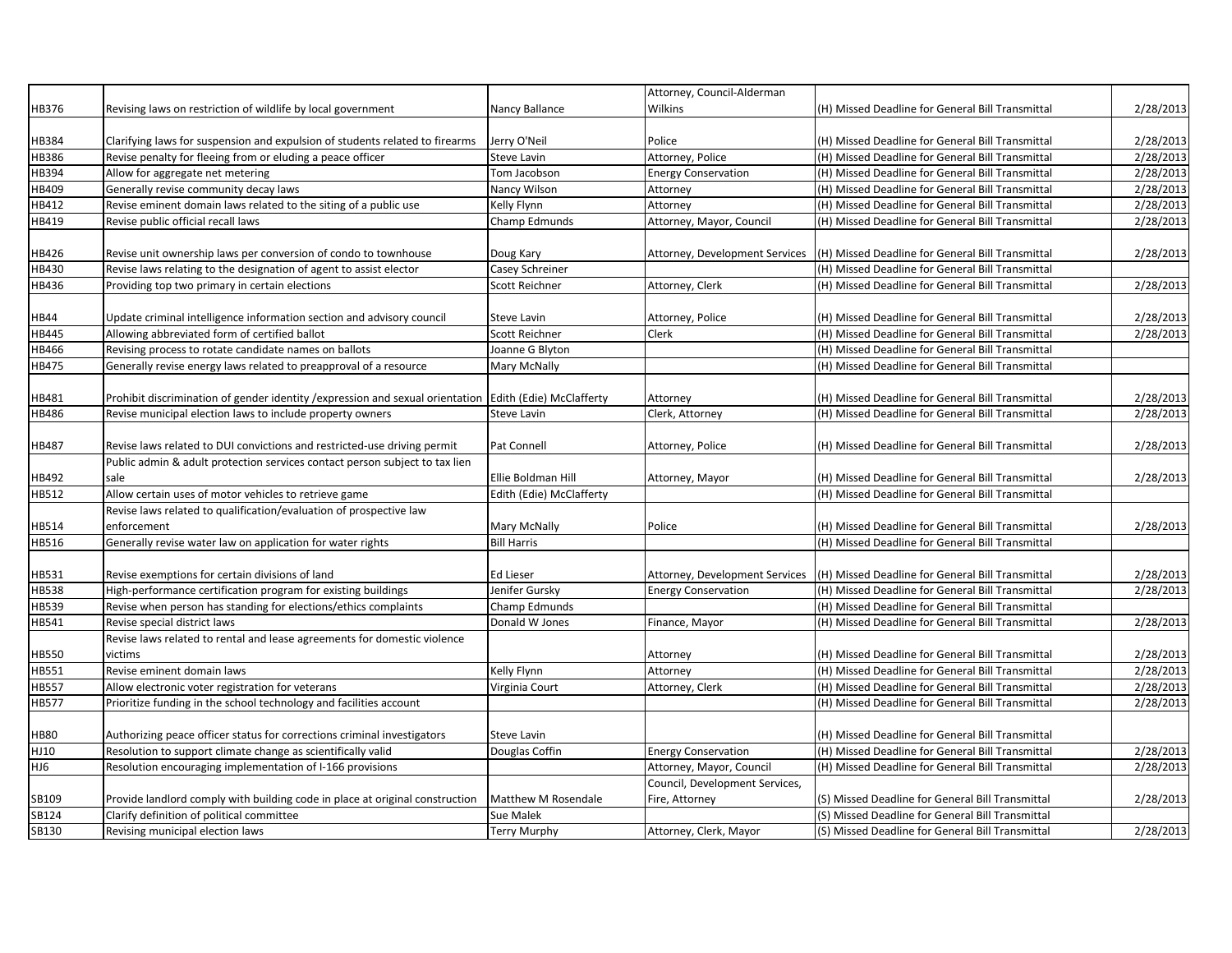|                |                                                                                                                            |                        | Attorney, Clerk, Mayor, Council, |                                                  |                        |
|----------------|----------------------------------------------------------------------------------------------------------------------------|------------------------|----------------------------------|--------------------------------------------------|------------------------|
| SB140          | Combine school and primary election dates                                                                                  | Art Wittich            | Aldermen Jaffe and Wiener        | (S) Missed Deadline for General Bill Transmittal | 2/28/2013              |
|                |                                                                                                                            |                        | Attorney, Development Services,  |                                                  |                        |
| SB171          | Revise law on payment of subcontractors on public contracts                                                                | Gene Vuckovich         | Finance, Mayor, Public Works     | (S) Missed Deadline for General Bill Transmittal | 2/28/2013              |
|                |                                                                                                                            |                        |                                  |                                                  |                        |
| SB187          | Generally revise laws related to endangerment and welfare of children                                                      | Roger Webb             | Attorney                         | (S) Missed Deadline for General Bill Transmittal | 2/28/2013              |
|                |                                                                                                                            |                        |                                  |                                                  |                        |
| SB188          | Provide aggravated assault counts as previous conviction in partner/family                                                 | Roger Webb             | Attorney, Police                 | (S) Missed Deadline for General Bill Transmittal | 2/28/2013              |
| SB206          | Allowing electronic voter registration                                                                                     | David E Wanzenried     | Clerk, Mayor                     | (S) Missed Deadline for General Bill Transmittal | 2/28/2013              |
|                | Revise environmental review process to include analysis of impact beyond                                                   |                        |                                  |                                                  |                        |
| SB214          | Montana                                                                                                                    | Mike Phillips          |                                  | (S) Missed Deadline for General Bill Transmittal |                        |
| SB216          | Revise requirements for landowner apiary sites                                                                             | <b>Bruce Tutvedt</b>   | Attorney, Health                 | (S) Missed Deadline for General Bill Transmittal | 2/28/2013              |
|                |                                                                                                                            |                        |                                  |                                                  |                        |
| SB219          | Revise laws related to deduction of union dues by public employers                                                         | Janna Taylor           | ΗR                               | (S) Missed Deadline for General Bill Transmittal | 2/28/2013              |
| SB221          | Include domestic violence situations under reason for paid leave                                                           | Mary Caferro           | HR, Finance                      | (S) Missed Deadline for General Bill Transmittal | 2/28/2013              |
|                |                                                                                                                            |                        |                                  |                                                  |                        |
| SB222          | Establish a workers' compensation holiday for employers for new hires                                                      | Dee Brown              | ΗR                               | (S) Missed Deadline for General Bill Transmittal | 2/28/2013              |
| SB234<br>SB247 | Provisional permits for gravel pits                                                                                        | Jim Peterson           | Development Services, Parks      | (S) Missed Deadline for General Bill Transmittal | 2/28/2013<br>2/28/2013 |
|                | Increase net metering cap on energy production<br>Require public employee unions to file annual report & recertify every 3 | Mike Phillips          | <b>Energy Conservation</b>       | (S) Missed Deadline for General Bill Transmittal |                        |
| SB253          | vears                                                                                                                      | Janna Taylor           | Attorney, HR                     | (S) Missed Deadline for General Bill Transmittal | 2/28/2013              |
| SB263          | Revise exempt water well law                                                                                               | <b>Bradley Hamlett</b> | Parks                            | (S) Missed Deadline for General Bill Transmittal | 2/28/2013              |
| SB281          | Require DEQ collaboration on climate change efforts                                                                        | Mike Phillips          |                                  | (S) Missed Deadline for General Bill Transmittal | 2/28/2013              |
|                |                                                                                                                            |                        | <b>Energy Conservation</b>       |                                                  |                        |
| SB284          | Establish the property fairness act                                                                                        | Matthew M Rosendale    | Attorney, Development Services   | (S) Missed Deadline for General Bill Transmittal | 2/28/2013              |
| SB307          | Revise utility rate laws related state and local taxes                                                                     | Greg Jergeson          |                                  | (S) Missed Deadline for General Bill Transmittal |                        |
| SB310          | Revise medical marijuana laws to authorize coverage for PTSD                                                               | David E Wanzenried     | Attorney, Police                 | (S) Missed Deadline for General Bill Transmittal | 2/28/2013              |
| SB313          | Generally revise electric scooter and electric bike laws                                                                   | Llew Jones             | Attorney, Parks, Police          | (S) Missed Deadline for General Bill Transmittal | 2/28/2013              |
| SB315          | Provide for monitoring of childhood body mass index trends                                                                 | Christine Kaufmann     |                                  | (S) Missed Deadline for General Bill Transmittal |                        |
|                |                                                                                                                            |                        |                                  |                                                  |                        |
| SB339          | Allow counties to limit percentage of property owned by nonprofits                                                         | John Brenden           | Attorney                         | (S) Missed Deadline for General Bill Transmittal | 2/28/2013              |
| SB359          | Post bill of rights in public buildings                                                                                    | Jennifer Fielder       | Mayor                            | (S) Missed Deadline for General Bill Transmittal | 2/28/2013              |
|                |                                                                                                                            |                        | Attorney, Police, Fire,          |                                                  |                        |
| SB360          | Revising laws regarding access to property during emergencies                                                              | Jennifer Fielder       | <b>Development Services</b>      | (S) Missed Deadline for General Bill Transmittal | 2/28/2013              |
|                |                                                                                                                            |                        |                                  |                                                  |                        |
| SB365          | Revise laws related to use of chloride-based deicers on Montana roads                                                      | Dee Brown              | Public Works, Mayor              | (S) Missed Deadline for General Bill Transmittal | 2/28/2013              |
| SB368          | Generally revise energy disclosure laws                                                                                    | Mike Phillips          |                                  | (S) Missed Deadline for General Bill Transmittal |                        |
|                | Declaring conceal weapon permit app. info as confidential criminal justice                                                 |                        |                                  |                                                  |                        |
| SB37           | info                                                                                                                       |                        | Attorney, Police                 | (S) Missed Deadline for General Bill Transmittal | 2/28/2013              |
|                |                                                                                                                            |                        |                                  |                                                  |                        |
| SB371          | Revise highway laws to require DOT to care for highway boulevards                                                          | Fred Thomas            | Development Services, Parks      | (S) Missed Deadline for General Bill Transmittal | 2/28/2013              |
| <b>SB38</b>    | Establish stream depletion zones for exempt wells                                                                          | Chas Vincent           | Health, Parks, Public Works      | (S) Missed Deadline for General Bill Transmittal | 2/28/2013              |
| SB6            | Require surrender of license plates if driver is uninsured                                                                 |                        | Attorney, Police                 | (S) Missed Deadline for General Bill Transmittal | 2/28/2013              |
|                |                                                                                                                            |                        |                                  |                                                  |                        |
| <b>SB68</b>    | Revise ballot return envelope requirements to reflect extra postage required                                               |                        | Clerk                            | (S) Missed Deadline for General Bill Transmittal | 2/28/2013              |